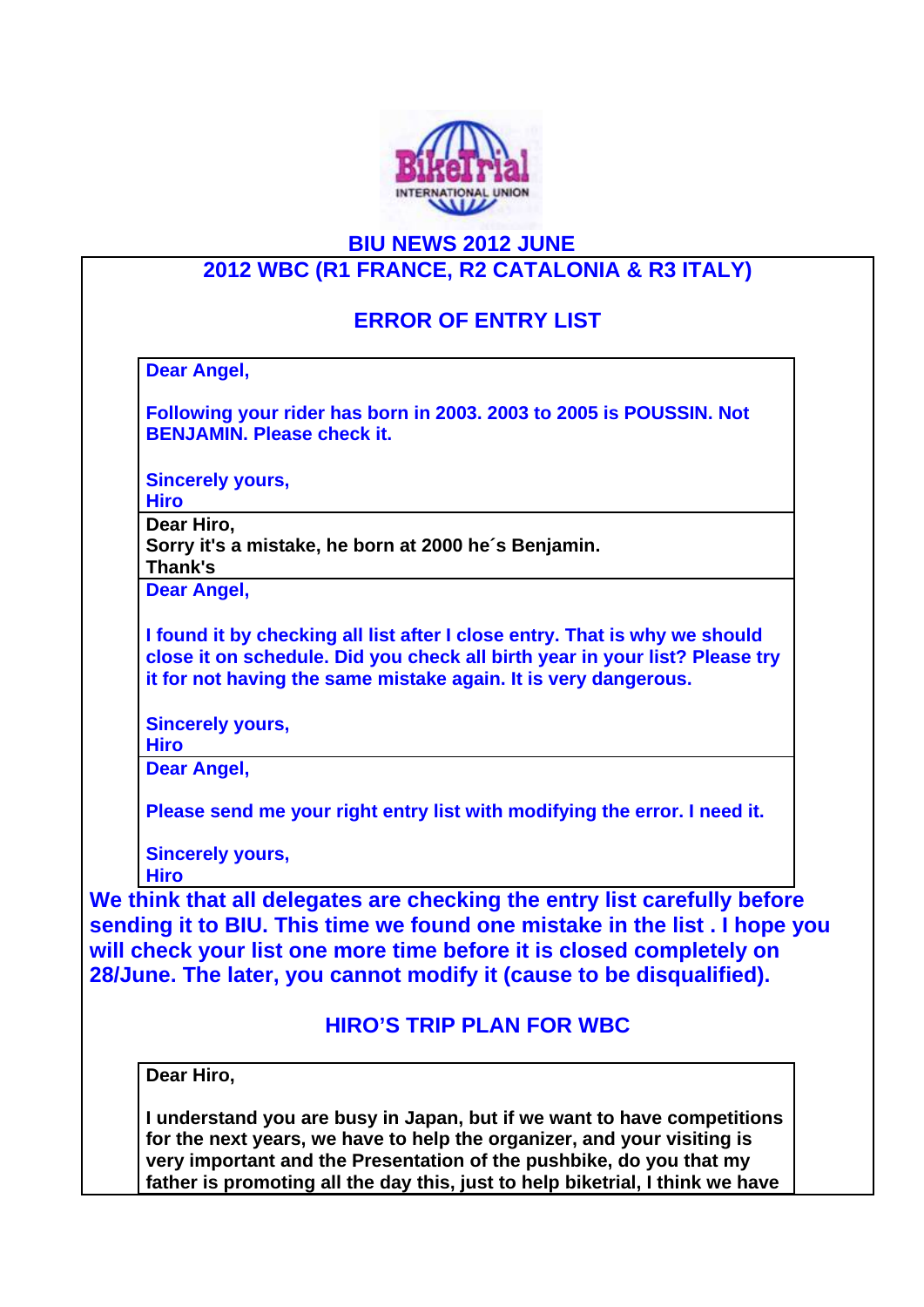**to support him with your visiting**

**Best regards**

**ot Dear Ot,**

**If we can get WBC in Ctalonia next year, it will be good. For this reason, we are helping them. My part, I did it already for the promotion and advice directry to the people in the last time. Before anything else, the success of WBC is most important and take it first. I hope the organizer will concentrate it and success.** 

**Sincerely yours,**

**Hiro**

**Dear friend Hirano,**

**I want to remark you the importance that Mr. Hiroshi Hirano, President of the BIU, come to the WBC in Igualada. The BikeTrial need to help, not to brake and we need too the professional organizations, without that, the BikeTrial don' have future. Ocisport and all the organization work very hard, even me, to get a nice WBC. In Catalonia, as you know, have 16 countries and France and Italy have 14, means, the delay of the documents by post, are no so important for the final decision of the delegations. I don't wand any more discussion, just to tell you, PLS, COME TO BARCELONA AND IGUALDA. I wait for you, Pls. confirm me your assistance, Ok? We have sections into the City, will have many public assitence. As you know, we have an international presentation of the Push-BikeTrial and Push-Bike-F1, we need you presence too, is a history of this new sports into the BIU. Ok? Pls. take the flight ticket and confirm me, Ok?**

**B/Reg.**

**PERE PI**

**Dear Pere,**

**Italy got 16 countries. With Denmark for the first time. Then you see, R1 & R2 gave the effect of the number of participants and nations to the final. That is why, collecting participants for those 2 events were important for the final. I had meeting with Giuliano in Feb and March, 2 times. He understood very important thing for WBC and I think he tried his very best to get riders from another continentals and that gave some good influence to the other events. Thanks Giuliano.**

**I should think about the next plan to increase WBC. But actually I have done all the best that I can for this time. Now the most important for me is the meeting in Sonico on 3/August.**

**We have to do below things.**

**(1) Election of BIU president: I am planning to inform it on 1/July.**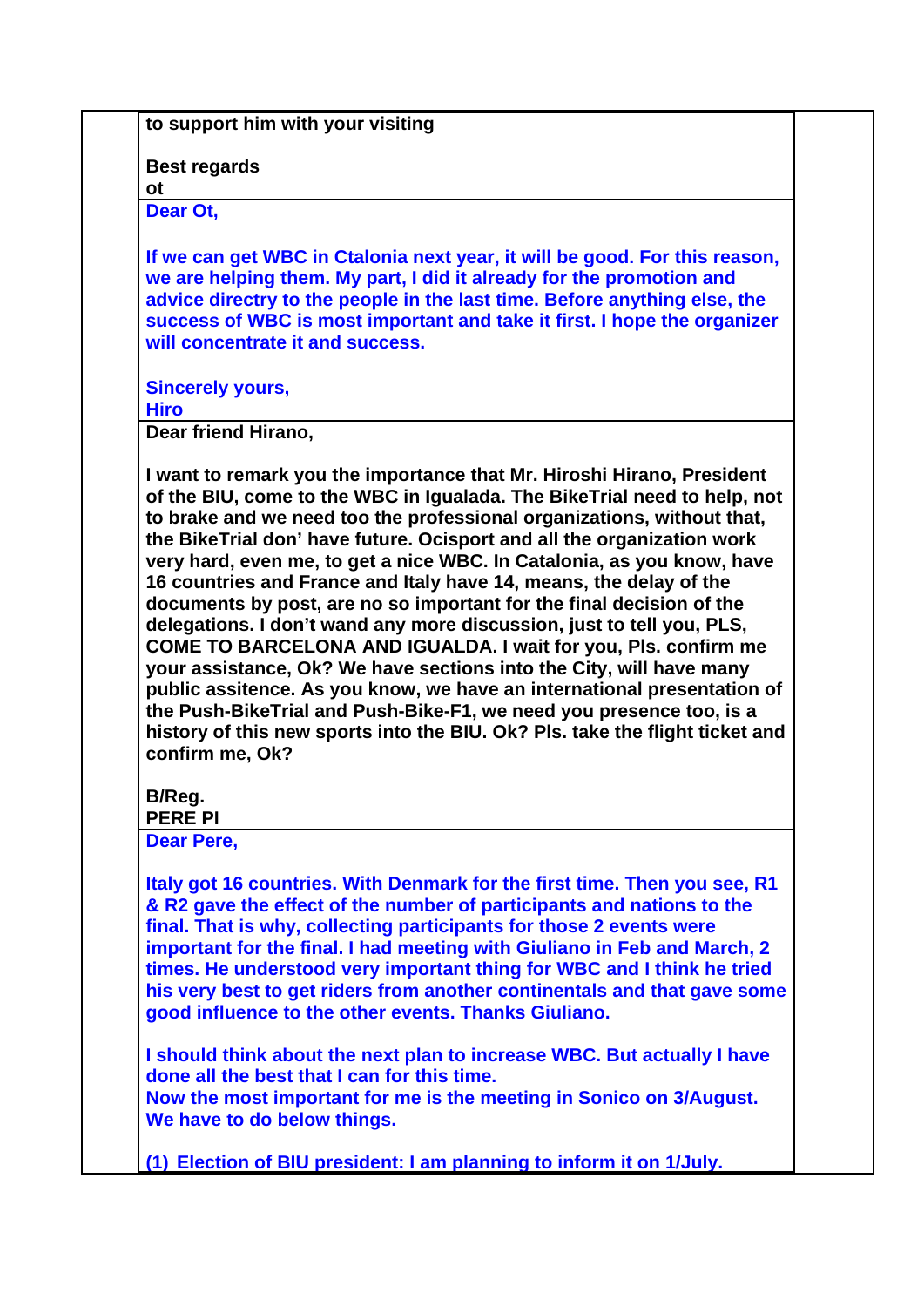| Candidate will be accepted from 1/July to 15/July. Election will be<br>made at Sonico on 3/August. This should be publicized by our<br>general secretary (I think Rafa should take it).                                                                                                                                                                                                                                                                    |  |
|------------------------------------------------------------------------------------------------------------------------------------------------------------------------------------------------------------------------------------------------------------------------------------------------------------------------------------------------------------------------------------------------------------------------------------------------------------|--|
|                                                                                                                                                                                                                                                                                                                                                                                                                                                            |  |
|                                                                                                                                                                                                                                                                                                                                                                                                                                                            |  |
|                                                                                                                                                                                                                                                                                                                                                                                                                                                            |  |
| (2) Set the event calendar for 2013: Delegates should send the proposal                                                                                                                                                                                                                                                                                                                                                                                    |  |
| to BIU before the Sonico meeting. The final deadline is                                                                                                                                                                                                                                                                                                                                                                                                    |  |
| 15/September. I hope China and some European countries will bring                                                                                                                                                                                                                                                                                                                                                                                          |  |
| or send the proposals. I am thinking to make the proposal for Japan                                                                                                                                                                                                                                                                                                                                                                                        |  |
| Round for 2013. I need the final meeting here before leaving for                                                                                                                                                                                                                                                                                                                                                                                           |  |
| Sonico. The date will be very important. Japan will be the R1 or the                                                                                                                                                                                                                                                                                                                                                                                       |  |
| final.                                                                                                                                                                                                                                                                                                                                                                                                                                                     |  |
| (3) Discussion for the rules: If it is necessary.                                                                                                                                                                                                                                                                                                                                                                                                          |  |
| $(4)$ Etc.                                                                                                                                                                                                                                                                                                                                                                                                                                                 |  |
| It could be good to have PUSH-BIKETRIAL & PUSHBIKE F1 there with                                                                                                                                                                                                                                                                                                                                                                                           |  |
| WBC in Igualada. I hope the success. I have no doubt about the                                                                                                                                                                                                                                                                                                                                                                                             |  |
| promotion that you make.                                                                                                                                                                                                                                                                                                                                                                                                                                   |  |
|                                                                                                                                                                                                                                                                                                                                                                                                                                                            |  |
| <b>Sincerely yours,</b>                                                                                                                                                                                                                                                                                                                                                                                                                                    |  |
| <b>Hiro</b>                                                                                                                                                                                                                                                                                                                                                                                                                                                |  |
| Dear Hiro,                                                                                                                                                                                                                                                                                                                                                                                                                                                 |  |
|                                                                                                                                                                                                                                                                                                                                                                                                                                                            |  |
| or BIU vice president? The best for all is you take part in these events<br>and I hope you can still consider it. As I have already said I can arrange                                                                                                                                                                                                                                                                                                     |  |
|                                                                                                                                                                                                                                                                                                                                                                                                                                                            |  |
|                                                                                                                                                                                                                                                                                                                                                                                                                                                            |  |
|                                                                                                                                                                                                                                                                                                                                                                                                                                                            |  |
| round then just by national delegates. What about BIU general secretary<br>your European trip around.<br>Best regards,<br>Libor<br>Dear Libor,<br>The most important thing for an international event is getting<br>participants and countries from all continentals in the world. For this,<br>the delegates of host countries and the organizations must try hard all<br>necessary work in the schedule and make the best promotion for their<br>events. |  |
| It is very pity that I tried to explain it to the host delegates for this year<br>in February. I did not visit France because I had not enough information<br>(still no comunication much) from them and they did not expect meeting<br>with me. I am not worried about their competition. Any way I had the<br>promise with all host delegates to keep working schdule of each event<br>especially event publicity.                                       |  |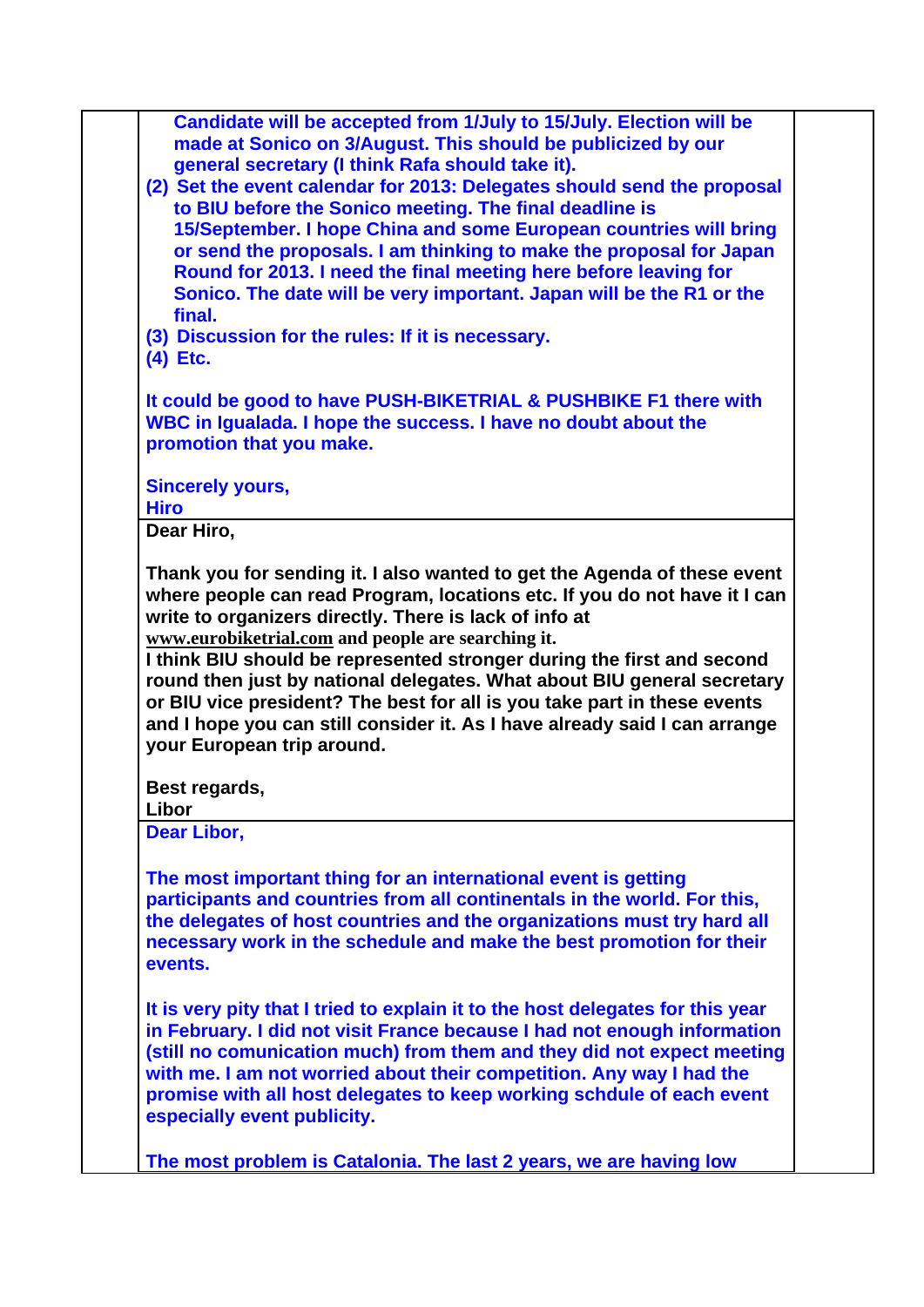**numbers participants and countries because of their publicity. I know their budget problem but then, therefore they should try their best for this time. The organizer OCISPORT is doing good job and Ot helps it much but BUE & BAC does not work well for supporting them. They got 3 countries more than the last year but still 16 countries for R2 (14 countries for R1). The things I said in the meeting was not taken seriously. I tried my best with my responcibility to support them and change the situation. That is all and true. Italy will have DENMARK for the first time and thanks for Giuliano and EBU. From my side, I made meeting in March in Kameoka to invite some Asian countries and Italy to connect them to WBC. I am glad that Chinese riders decided to come to WBC this time. Thanks to Jason. I was thinking to get at least 20 countries for this time but I could not. I am so much desapointed my results. What I can do is I have to find the solution for the next season. We cannot change our situation unless we do not change something for the organizations. Agreement should be more details and penalty for not keeping schedule should be much strict. About the agenda of each round, the publicity of each event is the work for each organization and each host delegate. It is not exactly my side. They should be serious and try their maximum for the promotion by sending all necessary information to the people, medium and our friends in right moment. Helping it from EBU is very good support for them. Thanks a lot! Thanks for your offer for my attendance to R1 & R2. I feel really appriciate it. I am still thinking about it but soon I should decide my trip plan. I am sure not coming to France. Any way they can make a good event. Catalonia, I cannot promise it. Pere and Ot are asking me to come. But I cannot say YES. I am thinking what was the meaning of my last trip to have meeting with them? I do not see the strong reason any more to be there for I cold not change the situation this time again. Italy YES. I will work for the final round to fnish 2012 WBC. I am happy to work with them (Giuliano and Fabio). I do not know if you understand my thought. But I am thinking this way and follow it. Sincerely yours, Hiro We have learnt from past that there is something we can help and there is something we cannot help in an event.** 

**One thing is participants/nation. We have the deadline in the agreement and we always send the advice but some organizers do not keep it. In the case, it will cause of getting**